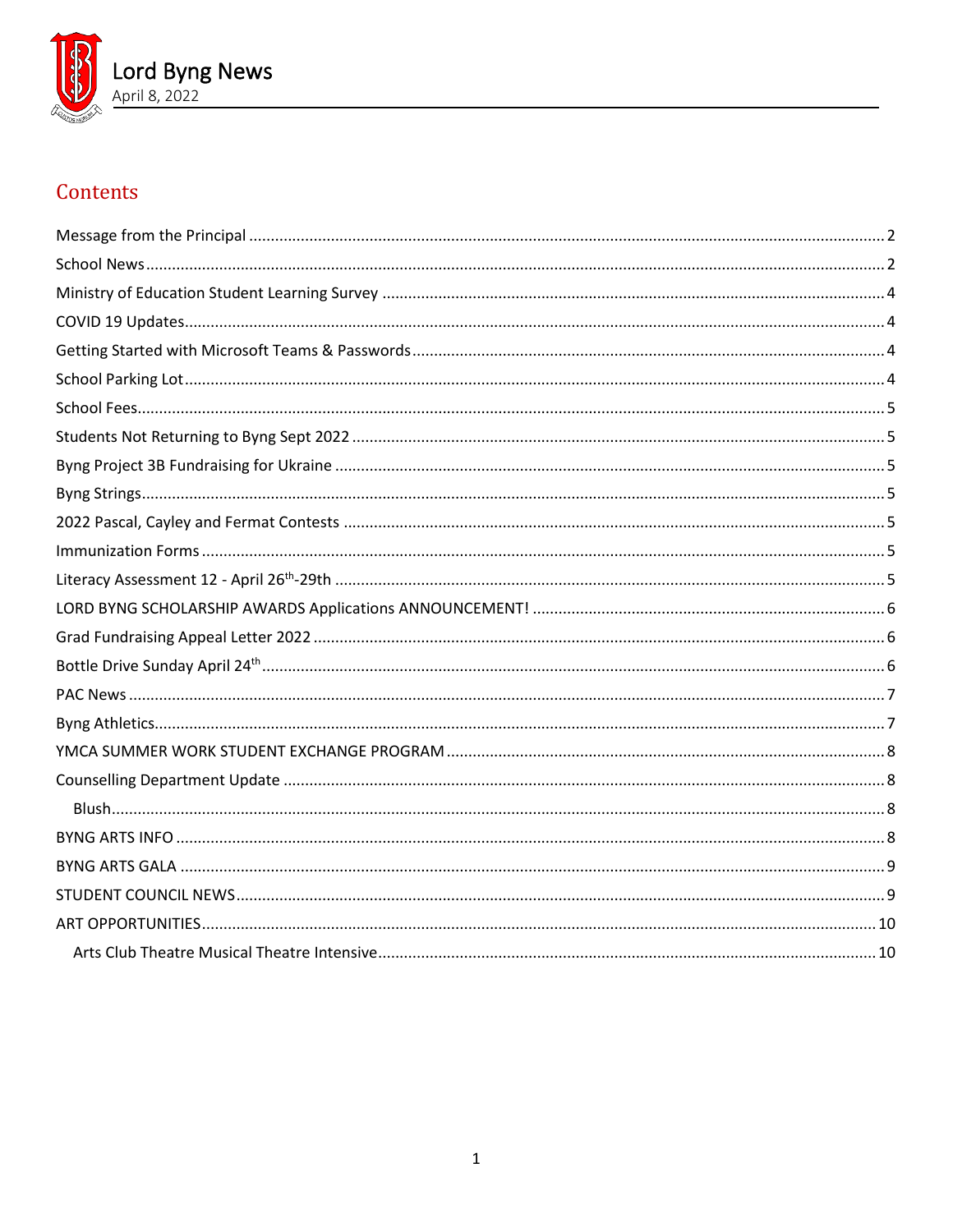# <span id="page-1-0"></span>**Message from the Principal**

Dear Lord Byng Parents, Students and Community Members,

Spring is finally in the air and with it the beginnings of new life here at the school with the first of this year's concerts taking place at the school with members of the community in attendance!

The concert was amazing and reflects the incredible talent and hard work of our teachers and students. Special thanks to Dr. MacLennan and Mr. Chen our music teacher candidate from UBC for all their work to make the Wednesday night event a night to remember.

I look forward to other events to come as we enjoy the lifting of many of our restrictions.

Have a safe, restful weekend!

Mr. Wilmann

#### <span id="page-1-1"></span>**School News**

This week a major discussion item at the recent Department Heads meeting and for further discussion at this week's staff meeting is the introduction of the [New Indigenous Education Graduation requirement.](https://news.gov.bc.ca/releases/2022EDUC0007-000297)



The First Nations Leadership Council, First Nations Education Steering Committee (FNESC), and education partners including the British Columbia School Trustees Association, British Columbia Teachers' Federation, and the British Columbia Association of Institutes and Universities, have previously expressed support for a new Indigenous-focused graduation requirement.

In a statement on the Ministry of Education website the intention guiding this new initiative is described:

The Ministry of Education, in collaboration with the First Nations Education Steering Committee (FNESC), is implementing a new graduation requirement.

Expected to take effect in the 2023-24 school year, this requirement will ensure all secondary students complete Indigenous-focused coursework before they graduate from B.C.'s K-12 education system.

"We are deeply committed to lasting and meaningful reconciliation in B.C. – guided by the United Nations Declaration on the Rights of Indigenous Peoples while working co-operatively with Indigenous Peoples across the province to address the knowledge gaps in our K-12 curriculum," said Jennifer Whiteside, Minister of Education." This new requirement will deepen students' understanding of the experiences, cultures, histories and knowledges of Indigenous Peoples. This will help us to understand the truths of our shared history, while also building knowledge so all students feel a sense of responsibility for our collective future."

The Ministry document that describes the new graduation requirements can be found at this link: [https://www2.gov.bc.ca/assets/gov/education/kindergarten-to-grade-](https://www2.gov.bc.ca/assets/gov/education/kindergarten-to-grade-12/support/graduation/indigenous_grad_requirement_detailed_overview.pdf)[12/support/graduation/indigenous\\_grad\\_requirement\\_detailed\\_overview.pdf](https://www2.gov.bc.ca/assets/gov/education/kindergarten-to-grade-12/support/graduation/indigenous_grad_requirement_detailed_overview.pdf)

In the document the proposal and the required adjustments for all students to meet their requirements in line with the Ministry timeline is described below: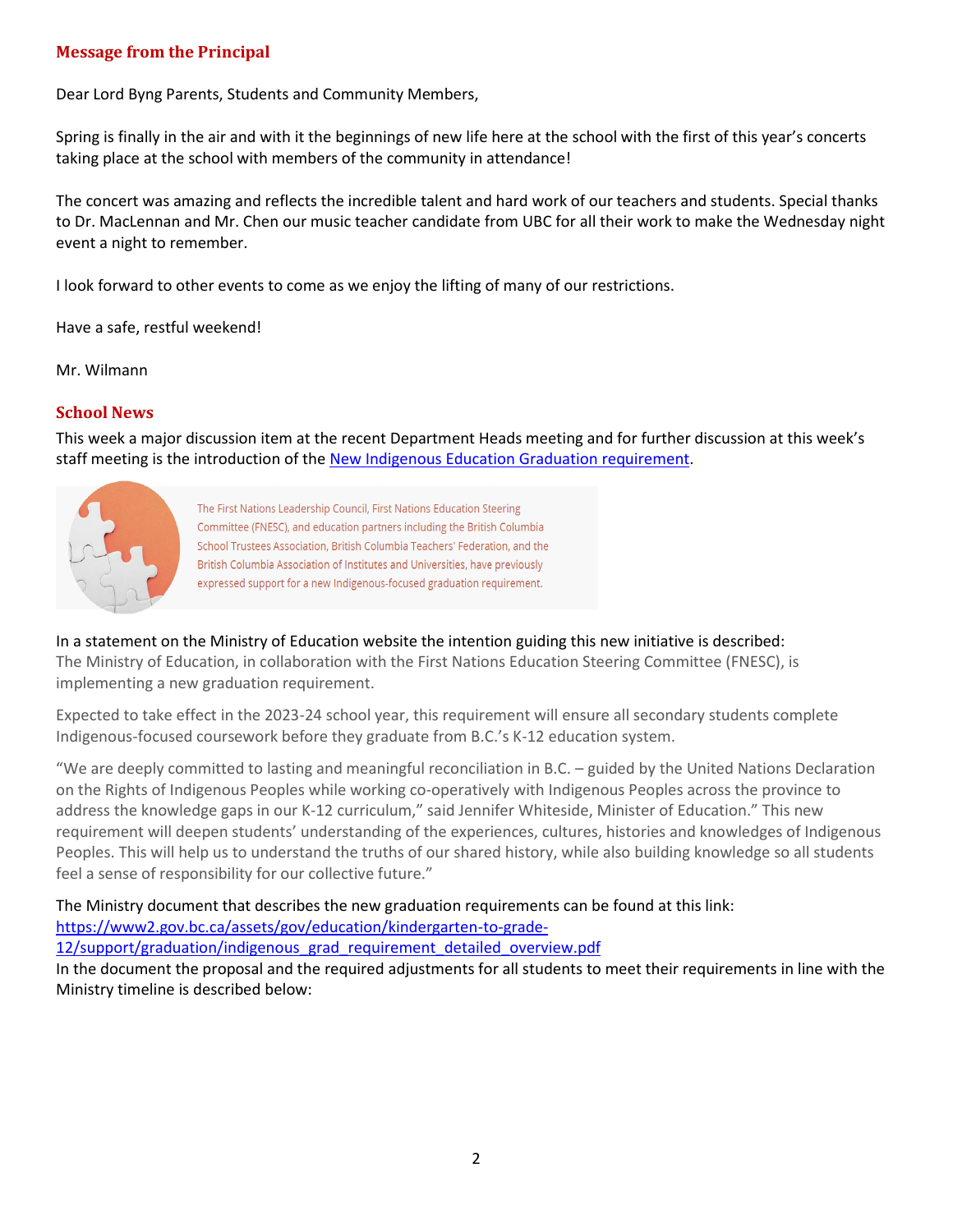

## Other key highlights from the document include**:**

#### **Proposed Model**

The proposed change to the graduation program would require students to complete 4 credits of Indigenous-focused coursework in order to graduate. Students could earn these credits by successfully completing:

- 1. One of the existing, Indigenous-focused provincial courses;
- 2. A First Nations language course at the Grade 10 to Grade 12 level; OR
- 3. A locally-developed, Indigenous-focused course (BAA)

As a school two issues will need to be addressed as we embrace this new learning opportunity:

1. Developing the capacity of enough staff in the building to successfully teach the new requirements that reflects the spirit and intent of the initiative as expressed by the Minister of Education:

"We are deeply committed to lasting and meaningful reconciliation in B.C. – guided by the United Nations Declaration on the Rights of Indigenous Peoples while working co-operatively with Indigenous Peoples across the province to address the knowledge gaps in our K-12 curriculum,"

2. To develop a school plan that provides a clear direction for all students to meet the mandate of the new requirements.

The school is currently well placed to meet the first requirement and have developed relationships with Indigenous educators, artists and community leaders that will support the continued growth and understanding of the curricula guidelines.

The second need will require further school wide discussion and will be taking place over the next few months as we pivot to successfully implement this exciting new initiative from the Ministry and will guide our school as we embark on the new step of our Reconciliation journey!

<span id="page-2-0"></span>Thanks for all the energy that you bring and for the optimism, hope and opportunity that you share with our students!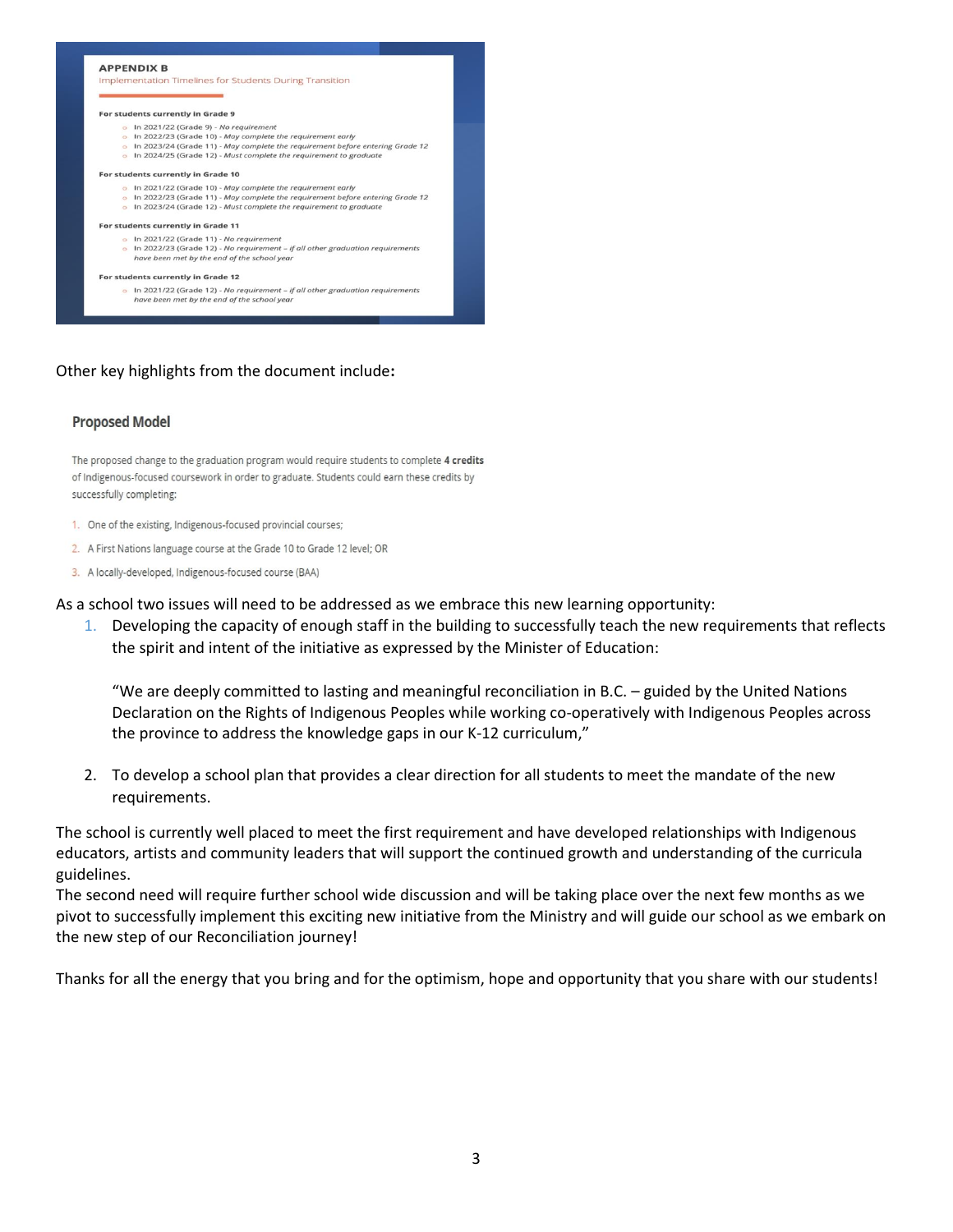# **Ministry of Education Student Learning Survey**

Dear Parents and Guardians/Caregivers:

The Vancouver School District #39 is participating in the 2022 Ministry of Education Electronic Anonymous Student Learning Survey Project in cooperation with all other school districts throughout the Province.

Parents/Guardians/Caregivers and Students in Grades **10** and **12** can complete the online Anonymous Student Learning Surveys **any time before 11:59 pm April 29th, 2022**, providing immediate results to the school and the district.

## **To complete the survey:**

- 1. Go to any computer that has an up-to-date internet browser access at home, work, or school.
- 2. Go to www.bced.gov.bc.ca/sat\_survey/access.htm
- *3.* Under the section *Logon* select:
	- District: **39 Vancouver School District**
	- School: **Lord Byng Secondary**
	- Logon **#**: **For student participants, the Logon # is their unique 9 (nine) digit Personal Education Number (PEN)**
	- Parents may access the survey by the "**Direct Access – no logon number required"**
	- Language: **the language of your choice**
- 4. Complete the survey by clicking on the appropriate circle to answer each question. Move to the next set of questions by clicking on the right arrow in the bottom right corner of the screen. Click on the left arrow to navigate backwards.
- **5.** When you are finished the survey, you will get a message **"Thank you for sharing your views"**
- 6. Once complete, your school will have the results immediately.

Thank you for participating in this innovative project. If you need more information or would like to see the results for the District or your school, consult with your school principal, Mr. Wilmann.

## <span id="page-3-0"></span>**COVID 19 Updates**

Please see the updated District Communicable Disease Prevention Plan click on link: [Vancouver School Board](https://www.vsb.bc.ca/COVID-19/updates/Pages/default.aspx)  [\(vsb.bc.ca\)](https://www.vsb.bc.ca/COVID-19/updates/Pages/default.aspx)

## <span id="page-3-1"></span>**Getting Started with Microsoft Teams & Passwords**

Please click on link [HERE](https://www.vsb.bc.ca/schools/lord-byng/About-Us/Publications/Documents/Getting%20Started%20with%20Microsoft%20Teams%20Jan%207%202022.pdf) for instructions.

## <span id="page-3-2"></span>**School Parking Lot**

Dear Parents,

Due to a serious safety issue, we are asking all parents to:

- please do not park on Wallace Street
- please do not drive through the staff parking lot
- please do not use the drive through at the Lord Byng front entrance

[If you need to drop off y](https://vsb.schoolcashonline.com/)our child, please consider doing so a few blocks away. We appreciate your cooperation inmaking sure that the safety of your child is of the utmost [importance](https://www.vsb.bc.ca/Student_Support/General_Resources/school-fees/Pages/OnlinePayment.aspx) to us. [Thank you,](https://www.vsb.bc.ca/_layouts/vsbwww/arch/default/files/KEV-Translations/Chinese.pdf)

Mr. Wilmann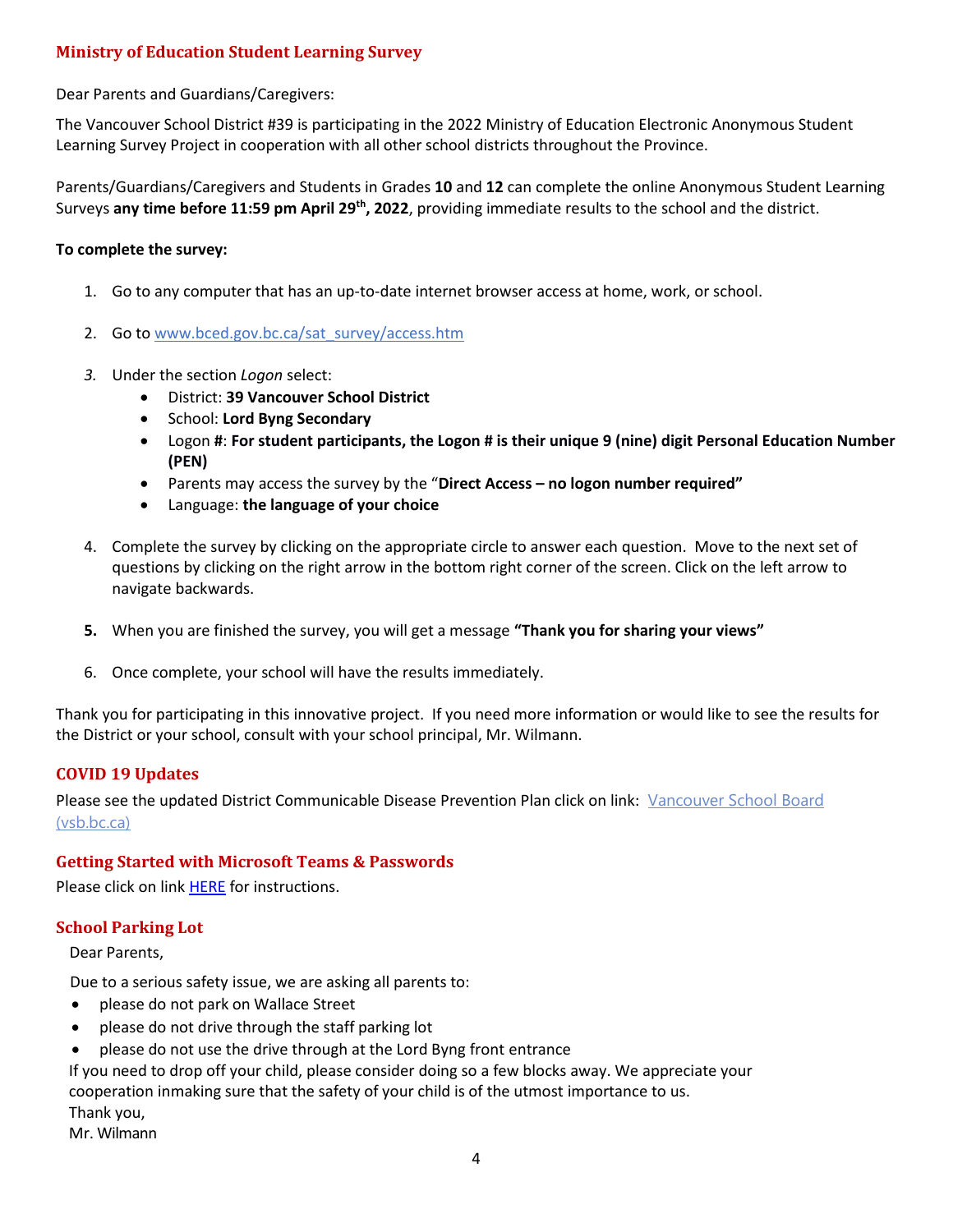## <span id="page-4-0"></span>**School Fees**

# **\$ [Pay a school fee now](https://vsb.schoolcashonline.com/)** https:/[/www.vsb.bc.ca/Student\\_Support/General\\_Resources/school-fees/Pages/OnlinePayment.aspx](http://www.vsb.bc.ca/Student_Support/General_Resources/school-fees/Pages/OnlinePayment.aspx) https:/[/www.vsb.bc.ca/\\_layouts/vsbwww/arch/default/files/KEV-Translations/Chinese.pdf](http://www.vsb.bc.ca/_layouts/vsbwww/arch/default/files/KEV-Translations/Chinese.pdf)

# <span id="page-4-1"></span>**Students Not Returning to Byng Sept 2022**

If you are not planning to return to Lord Byng in September 2022, please clic[k HERE](https://www.vsb.bc.ca/schools/lord-byng/About-Us/Publications/Documents/Not%20Returning%20To%20Byng%202022-2023.pdf) and return the completed form to the school office ASAP!

# <span id="page-4-2"></span>**Byng Project 3B Fundraising for Ukraine**

Innocent Ukrainian civilians have been suffering since Russia declared war on their country. Ukrainian officials estimate that there have been over 15,000 deaths. The number of injuries, deaths, and destruction are on the rise. What can we do to help? **Byng Project 3B has come up with initiatives to raise funds for Ukrainians through UNICEF Canada**. Our projects include bottle drives, walkathons, inter-school badminton and chess tournaments, arts and crafts workshops, and direct appeal fundraisers. **We are seeking more team members and participants to maximize our impact**. If you are interested, please contact Ms. Smith in the counseling office or Ms. Janet Chung at 778 772 2084 or at [jlchung@vsb.bc.ca](mailto:jlchung@vsb.bc.ca) to join this great cause! We look forward to working with you and helping the people of Ukraine.

## <span id="page-4-3"></span>**Byng Strings**

"Congratulations to William Lin, Ryan Chang, Johnny Huang and Ruby Li! They won a place in the national Canadian Music Competition on their Mendelssohn Piano Quartet No. 2. They move on to Quebec to compete at the national level for chamber music.

The Lord Byng Symphony Orchestra (LBSO) is pleased to present their first in-person concert in over two years on Thursday, April 28<sup>th</sup> at 7:00pm. Solos will be featured by Francis Sadleir and Ken Hung. The concert is free of charge. All are welcome to attend

## <span id="page-4-4"></span>**2022 Pascal, Cayley and Fermat Contests**

Pascal, Cayley and Fermat Contests are held yearly by the University of Waterloo, providing an opportunity for high school students to explore and develop mathematical problem-solving skills.

Byng mathletes continue to excel in and outside of their classrooms. Their success is reflected in the results of this year's contests. Our Fermat team (Grade 11) ranked 1st in the province (for the third year in a row) and 4th in Canada. Special congratulations to Pendy Yang (Grade 9) who scored perfect on the (Grade 11) Fermat contest!

Our top Pascal scorers: George Zhou, Jun Ye and Brian Lin Our top Cayley scorers: Eleanor Liu, Garrison Qu and Harry Ouyang Our top Fermat scorers: Pendy Yang, Kevin Li and Derek Li

Grade 8 students interested in writing the Gauss contest in May can find details and register at <https://forms.office.com/r/Xb34UzjWgV>

Many thanks to PAC for funding support and congratulations to all our Byng mathletes!

## <span id="page-4-5"></span>**Immunization Forms**

This is a reminder to grade 9 and 10 students who received an immunization consent form. Please return the form to the school office ASAP!

## <span id="page-4-6"></span>**Literacy Assessment 12 - April 26th-29th**

The January Grade 12 Literacy Assessment has been rescheduled for the week of April 25<sup>th</sup>. All Grade 12 students have been assigned a morning session starting on Tuesday, April 26, 2022.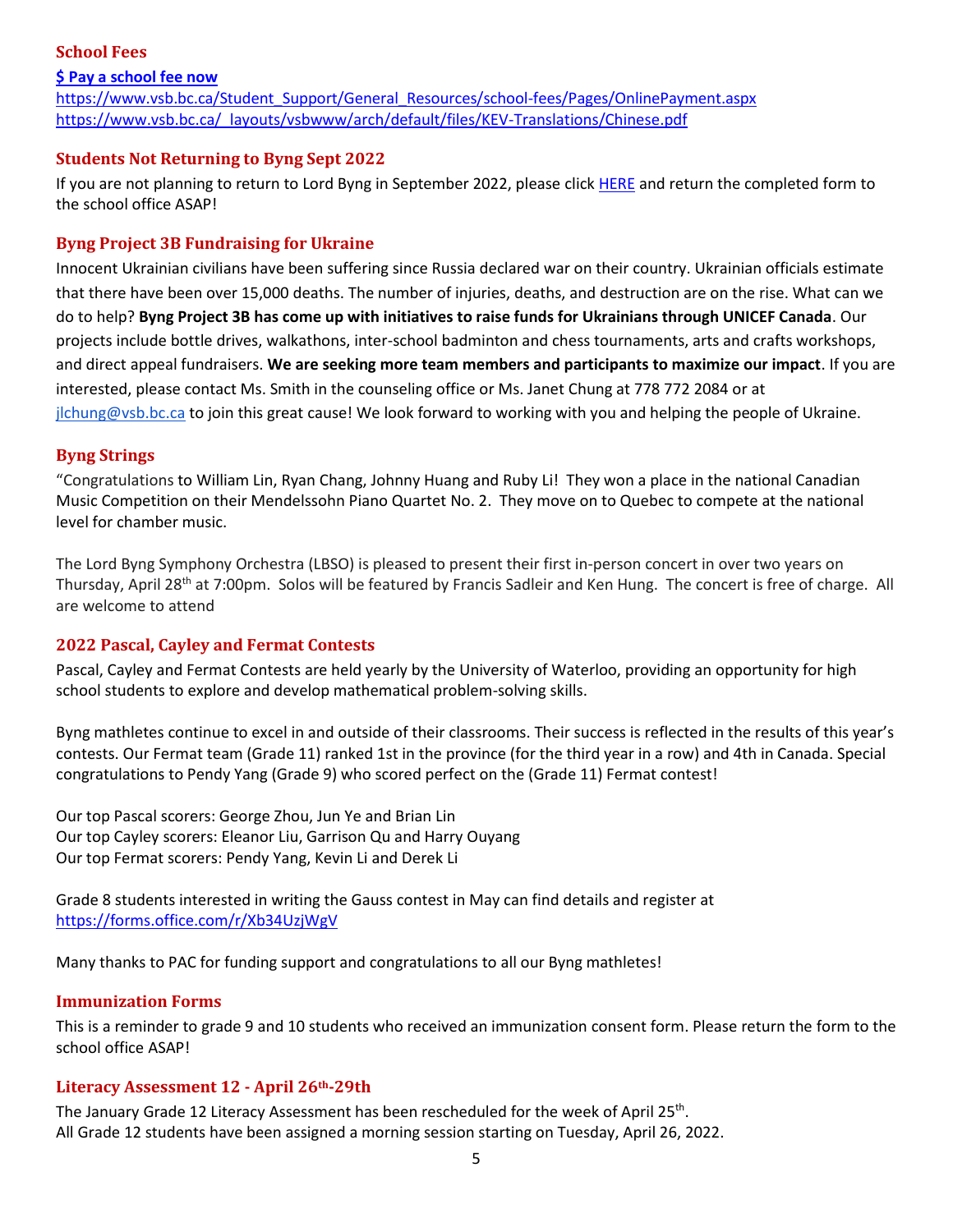As this is a graduation requirement, we ask that students make every effort to complete the assessment during their assigned Day/Time. We are offering the exam in the **morning** only. We are not able to accommodate changes. All assessments will take place in the library, please arrive by 8:20 am to sign in. This assessment will be completed on school computers.

Students are scheduled by their last name. Please see the schedule below to find your exam time.

**A-G – Tuesday, April 26 @ 8:30 am H-L – Wednesday April 27 @ 8:30am M-S – Thursday, April 28 @ 8:30am T-Z – Friday, April 29 @ 8:30am**

## <span id="page-5-0"></span>**LORD BYNG SCHOLARSHIP AWARDS Applications ANNOUNCEMENT!**

The Byng Scholarship Awards process will have a new look this year! Sometime today (Thursday, March 31, 2022) a NEW TEAM called **Grade 12 Scholarship** will arrive on every Grade 12 student's device on TEAMS.

- This new Team has been created solely for the distribution and submission of all Scholarship Applications.
- This new Team is only for grade 12's interested in applying for a Lord Byng Scholarship so students who **DO NOT WANT** to apply for a Byng Scholarship, can simply **IGNORE** the new **Grade 12 Scholarship TEAM**.
- Students who **DO WANT** to apply, **MUST USE** the new **Grade 12 Scholarship TEAM** to apply.

#### **Lord Byng Scholarship Awards - brief overview for students applying**

Generally, there are two categories of awards:

**#1: Outside Sponsors**: awards provided by people outside of the school community (older ex-grads, local community members, businesses such as Artona Studios etc.)

**#2: Inside Sponsors**: awards sponsored by the school Administration and various departments in the school (such as Byng Arts, Athletics department, English, Math, Social Studies, Applied Skills etc.)

For #1, it is very difficult to provide students with information about the outside awards as we don't know each year if the outside award sponsors are still providing their awards until early to mid-May so we can't list them because they might not be offered.

For #2, the school-based awards generally fall into these criteria areas of superior achievement:

- 1. Academic achievement (in one subject area or more)
- 2. Academic achievement combined with school/community service
- 3. Arts achievement (in various areas such as music, drama, etc.)
- 4. Arts achievement combined with good academics and school/community service
- 5. Athletic achievement
- 6. Athletic achievement combined with good academics and school/community service
- 7. Career/trades interest
- 8. Career/trades interest combined with good academics or citizenship
- 9. School/Community service based on type and volunteer hours
- 10. Citizenship (character, determination, attitude effort)

APPLICATION PROCESS: The APPLICATION and INSTRUCTIONS will be sent on the new **Grade 12 Scholarship Team** on when it is up and running.

## <span id="page-5-1"></span>**Grad Fundraising Appeal Letter 2022**

Please click [HERE](https://www.vsb.bc.ca/schools/lord-byng/Families/Grad%20Parent%20Page/Documents/sbfile/220120/Grad%20Fundraising%20Appeal.pdf) for the Grad fundraising appeal letter. Please click [HERE](https://www.vsb.bc.ca/schools/lord-byng/Families/Grad%20Parent%20Page/Documents/sbfile/220121/Chinese%20Grad%20Fundraising%20Appeal%202022_2.pdf) for the Chinese translation.

## <span id="page-5-2"></span>**Bottle Drive Sunday April 24th**

The grade 12 students will be holding a second Bottle Drive on Sunday April 24<sup>th</sup> from 10am to 2pm in the teacher's parking lot. We will be accepting both plastic and glass bottles, juice boxes, aluminum cans and milk containers with a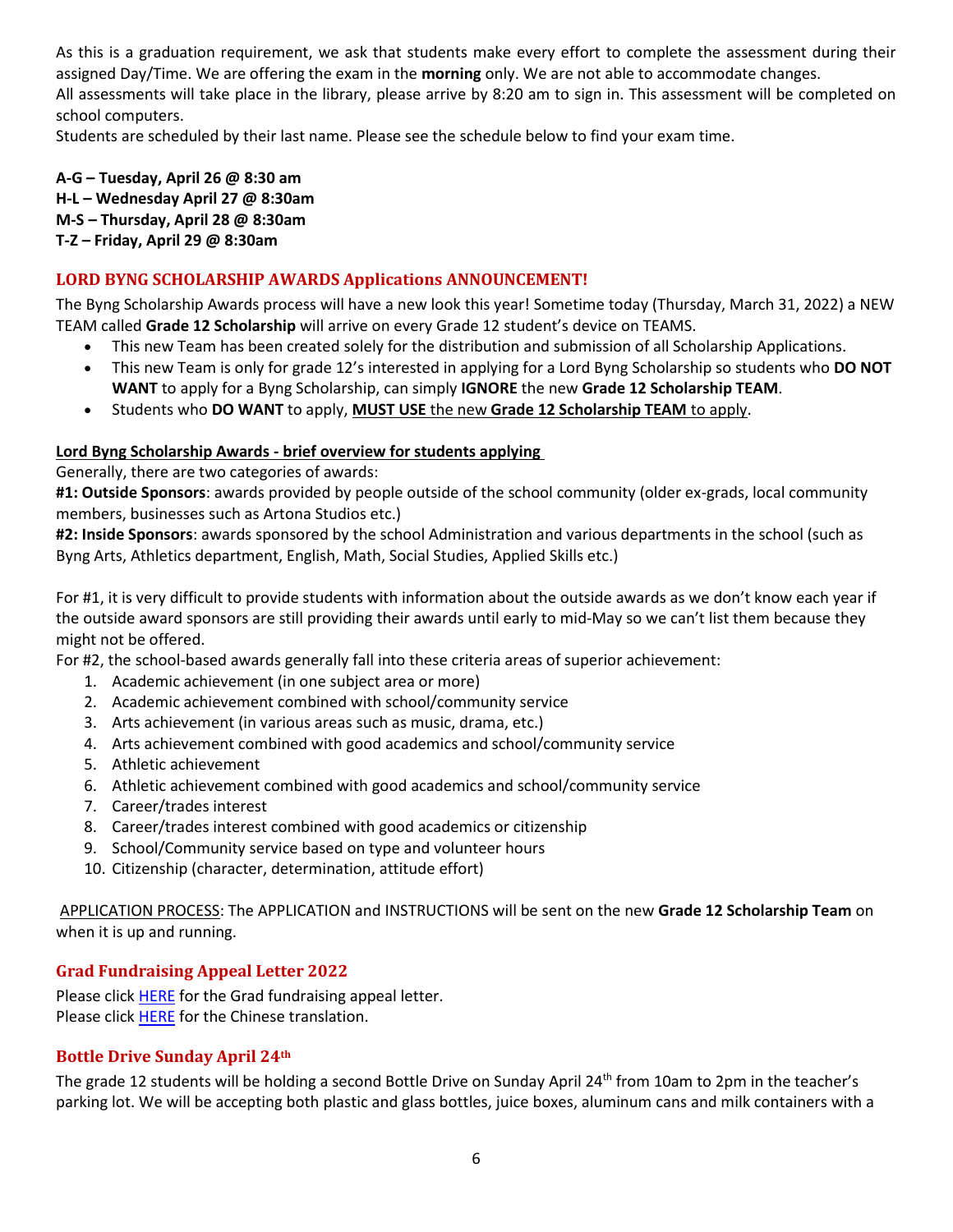best before date after February 1, 2022. Please save all your containers over Spring Break and Easter and we will see you on April 24<sup>th</sup>.

<span id="page-6-0"></span>Many thanks to all Byng families for your generous support of Lord Byng Grad 2022!

## **PAC News**

Dear Byng families,

## **Our next PAC meeting on Wednesday, April 20th .**

## **Please Support Grad Committee:**

Every year, the Byng Parent Grad Committee raises funds to help support the celebrations of our school's well-deserved graduates. These celebrations include the Grad Dinner & Dance and Grad Prom, and the costs to ensure a memorable Grade 12 graduation are significant. As well as doing their own student committee fundraising, students are still required to purchase tickets and the goal each year is to keep these ticket costs as low as possible. This is how each Byng parent can help!

## **Bottle Drive Sunday April 24th**

The grade 12 students will be holding a second Bottle Drive on Sunday April 24<sup>th</sup> from 10am to 2pm in the teacher's parking lot. We will be accepting both plastic and glass bottles, juice boxes, aluminum cans and milk containers with a best before date after February 1, 2022. Please save all your containers over Spring Break and Easter and we will see you on April 24<sup>th</sup>.

Many thanks to all Byng families for your generous support of Lord Byng Grad 2022!

THANK YOU in advance for your support.

For any other PAC related inquiries please email us at [lordbyngschoolpac@gmail.com.](mailto:lordbyngschoolpac@gmail.com)

## <span id="page-6-1"></span>**Byng Athletics**

#### **Track and Field**

Congratulations to the athletes who attended the track meet at UBC on Monday. There were some great performances. Hopefully we will have even more athletes at our next meet.

Please note the following:

1) This is a reminder of the meeting, Monday at lunch in the main gym ("Meeting Mondays").

2) This is a reminder of practices, every Tuesday morning at 7:45 am in the main gym for high jump and hurdles only.

3) We will have track practices during afternoon FIT time, every Thursday, in the main gym, for speed training and relays only.

4) Our next meet is next Monday between 4:00 and 8:00 pm at Swanguard Stadium (Kingsway and Boundary). However, the meet should be done between 7 pm and 7:30 pm. Students should try to get a ride from their parents or arrange a ride with others where possible (especially for the way home). If you need to take transit, you can take the #25 bus and then the #19. Check the Translink Trip Planner for more details. If you need an early dismissal form, it will be given out at the meeting and it will be for 2:00 pm. The meet schedule will be as follows:

## **Track Events**

4:00 pm-200 meters, Gr. 8 Girls followed by Boys, Jr. Girls followed by Boys, Senior Girls followed by Boys 6:30 pm-4 x 400 meters relay, Gr. 8 Girls followed by Boys, Jr. Girls followed by Boys, Senior Girls followed by Boys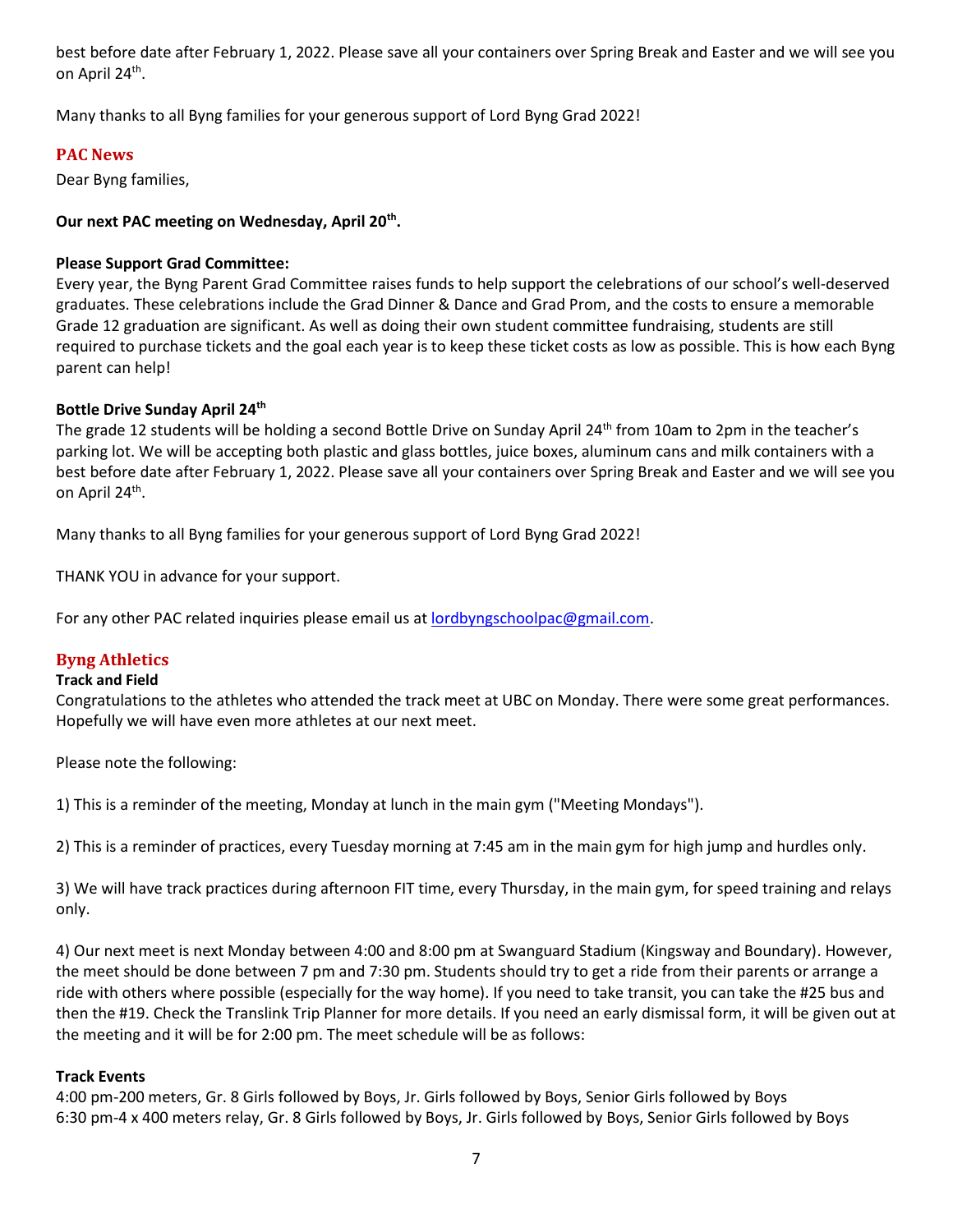\*times are approximate and races could go early, athletes should be at the track at least 1 hour before their event.

## **Field Events all starting at 4:00 pm:**

Girls-Javelin, Shot Put, and Long Jump Boys-Discus, High Jump, and Triple Jump

\*We really need to form as many 4 x 400 meter relay teams as possible. Mr. Jack will be giving you special incentive to run the relay which he will explain on Monday at the meeting. Remember, running a relay also qualifies you to run a sprint at Eliminations.

Contact Mr. Jack for more information on any of the above topics at bjack@vsb bc.ca

<span id="page-7-0"></span>Mr. Jack

# **YMCA SUMMER WORK STUDENT EXCHANGE PROGRAM**

This is a fantastic opportunity for **students aged 16 and 17** (with **some exceptions for 15 and 18-year-olds**) to go on a summer exchange to Quebec. This program is run through the YMCA of Greater Toronto and presents students with the opportunity to work, live, and build new long-lasting relationships while working on their French skills. Students on the exchange are put up with a host family for the six-week duration of the exchange. In addition, we also set them up with a full-time paid job for the exchange period. The whole trip is \$125 CAD which is a great deal for an experience that we hope will enrich young people's lives across the country.

The deadline to do so is April  $17<sup>th</sup>$ , 2022, but the quicker they apply the better. The application process is free and registration fees are only collected in June once everything is finalized. For more information and to apply, feel free to check out our website at <https://swse.ymcagta.org/>

INTERESTED? There are two **online info nights** occurring:

FRIDAY, **APRIL 1ST** @ 7 PM PST Link - [https://zoom.us/meeting/register/tJMsdeitrj8jE9VszDwlqkFyJEdDBlITb\\_Se](https://zoom.us/meeting/register/tJMsdeitrj8jE9VszDwlqkFyJEdDBlITb_Se)

## WEDNESDY, **APRIL 13TH** @ 7 PM PST

Link - [https://zoom.us/meeting/register/tJAsdeyhpzIoE9AjW4825LU4GBDZIKYxL\\_QD](https://zoom.us/meeting/register/tJAsdeyhpzIoE9AjW4825LU4GBDZIKYxL_QD)

## <span id="page-7-1"></span>**Counselling Department Update**

A to Gr – Ms. Boyd [aboyd@vsb.bc.ca](mailto:aboyd@vsb.bc.ca) Gs to L - Ms. Radic [jradic@vsb.bc.ca](mailto:jradic@vsb.bc.ca) M to Te – Ms. Smith  $msmith@vsb,bc.ca$ Tf to  $Z$  – Ms. Birsan ibirsan@vsb.bc.ca

## <span id="page-7-2"></span>*Blush*

Counsellors have invited Blush with VCH to come and present to our grade 8s, 9s and 10s. The presentations are happening mostly during Fit time. The topics are: Healthy relationships, Safer sexy and Media Literacy. We are already seeing many of our students engage, learn, and develop these important concepts. We are excited to support them and be part of their learning.

## <span id="page-7-3"></span>**BYNG ARTS INFO**

## **New Applicants to the Program**

We have completed our intake of new students at the Grade 7 coming into Grade 8 level. If additional space becomes available at the Grade 9 to Grade 12 levels, we will contact students on our waitlist. We continue to review our overall numbers for each grade and will make subsequent offers if additional spaces become available.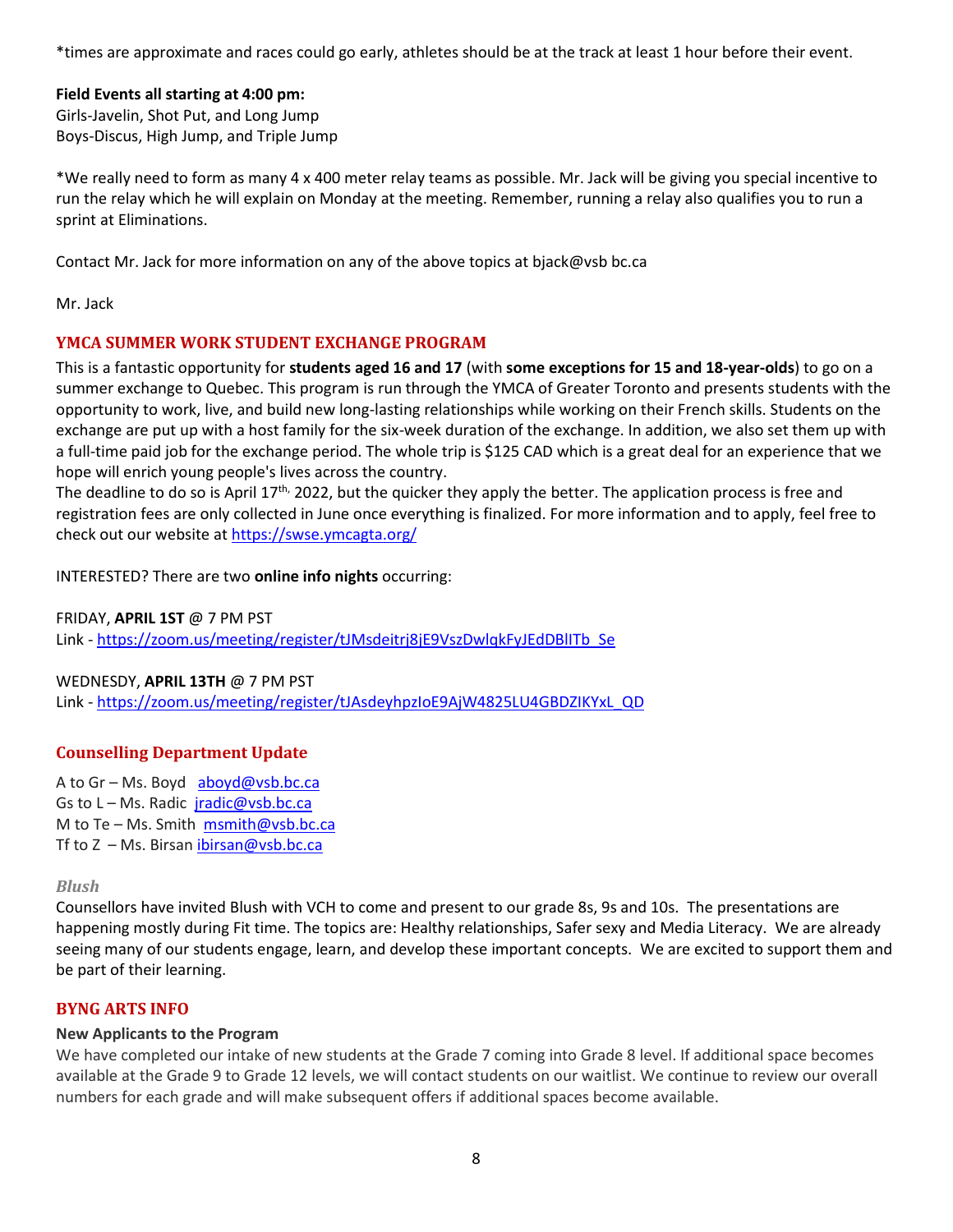Intake for next year will begin in the Fall. Please visit our website for the most up to date information: <http://byng2.vsb.bc.ca/byngarts/> Best of Luck to all the applicants.

#### **Byng Arts Passport:** [passport.lordbyng.net](http://passport.lordbyng.net/)

The Byng Arts Passport site is back in action. Remember that you need another 5 events before the end of this semester. Get out and celebrate the arts and send in your evidence.

#### Here are two new opportunities to unlock:



#### <span id="page-8-0"></span>**BYNG ARTS GALA**

Each year the Byng Arts program holds an art celebration at the Round House Community Center. This has been an online affair the last two years, however, with the changes in Covid restrictions we are excited to return to the Round House on May 12<sup>th</sup>. The event will be a sit-down event with performances and games as well as a costume contest and snacks. It will not be a dance as we feel that it is important to continue to be as safe as possible with our activities.

Doors open at 4:30 and the event begins formally at 5:00 with performances followed by light snacks. Games and other activities are currently being planned by student council so stay tuned. We will have a costume contest so time to start planning your ideas.

We will also be reaching out to parents to volunteer later this month – please stay tuned parents!

## <span id="page-8-1"></span>**STUDENT COUNCIL NEWS**

Student council meets every Thursdays on Teams and in face to face in room A223. Everyone is welcome, use the link below to go to the Student Council Channel and start to get involved: **[STUDENT](https://teams.microsoft.com/l/channel/19%3a23116d8f7c5446fd8b43fbca0cdece3a%40thread.tacv2/Student%2520Council%2520Channel?groupId=0f991a6a-610f-435e-92af-4cad2f2e7c25&tenantId=0b8a2e58-7b30-4a08-bab7-d75559e0e3a5) COUNCIL ON TEAMS** 

#### **Meeting Details: April 7, 2022**

**Gala: Theme Tea Party.** This year's gala is coming up on May 12 at the Round House Community Centre! Just as a reminder, our theme is a spring-themed tea party (think: Alice in Wonderland). If you would like to volunteer your time to help the behind-the-scenes gala planning, come by the Art Room on Tuesdays and Thursdays at lunch or email us, dm us on Instagram, or talk to one of the execs in person!

We reviewed activities to replace the dance (still too early with Covid to have such a high contact/energy activity) and plan out the timeline (4:30 to 8:30), and explore ideas for food. Very exciting – costume contest is a definite so get started.

**Scavenger Hunt** – stay tuned for more info